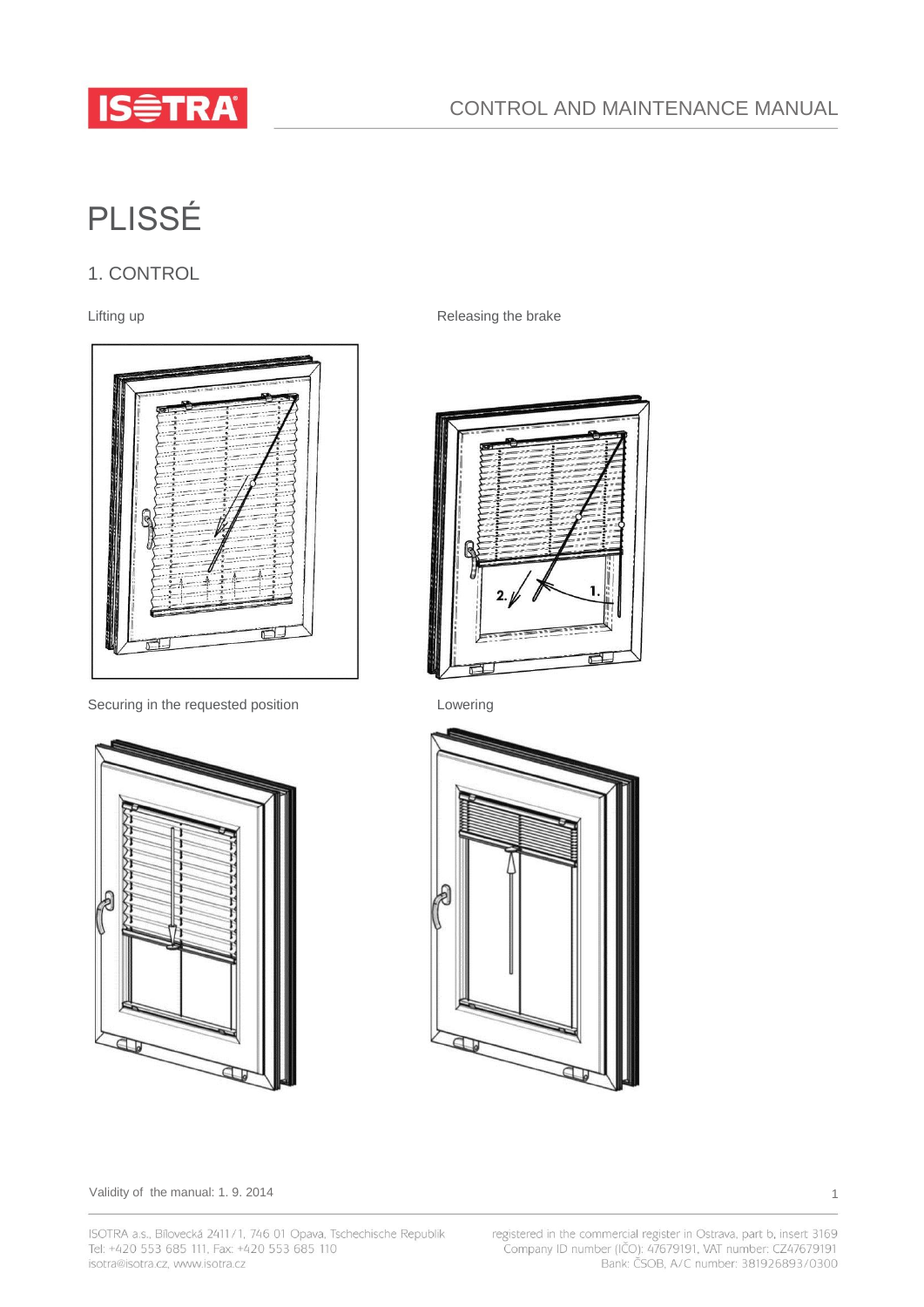

DESCRIPTION OF THE CONTROL BY CORD/S AND THE BRAKE/S:

For the lifting and lowering, it is necessary to release the brake by drawing the cord into the centre of the plissé. The fabric is secured in the requested position by diagonally drawing the cord to the side of the plissé.





## DESCRIPTION OF CONTROL BY HANDLE:

By pulling the handle in a downward direction, you can lower the plissé. By pushing the handle in a upward direction you can lift the plissé. The plissé can remain in any selected position. For difficult to access places (e.g. ceiling windows), the handle and the bar can be used as a control. Attach the adapter on the handle so it clicks. By drawing the bar you can lower downwards / by pressing then you can lift upwards. Then remove the adapter from the handle by moving to the side (sides). Note: This manner of control is valid for all forms of plissé (rectangular, square, triangle, bevelled, folding).

## NOTIFICATION:

The handle can be set at several angles according to the location and access to the product. This setting is permitted immediately after installation and it is not recommended to change it. If this requirement is not kept there can be irreversible damage and devaluation of the product.

## 2. MAINTENANCE

The product does not require any extraordinary maintenance or lubrication of control mechanisms.

In the case of dirtying (dust), regularly use a fi ne brush or a slightly adjusted manual vacuum cleaner.

During common cleaning regularly wipe the surface with a cloth or a wet soft textile or sponge. Only use soap solutions without chemical ingredients at a temperature of up to 30°C.

Do not use aggressive detergents, such as organic solvents, cleaning sand, cleaning pastes, developing steams and strong alkali cleaning detergents.

### NOTIFICATION:

Validity of the manual: 1.9.2014 2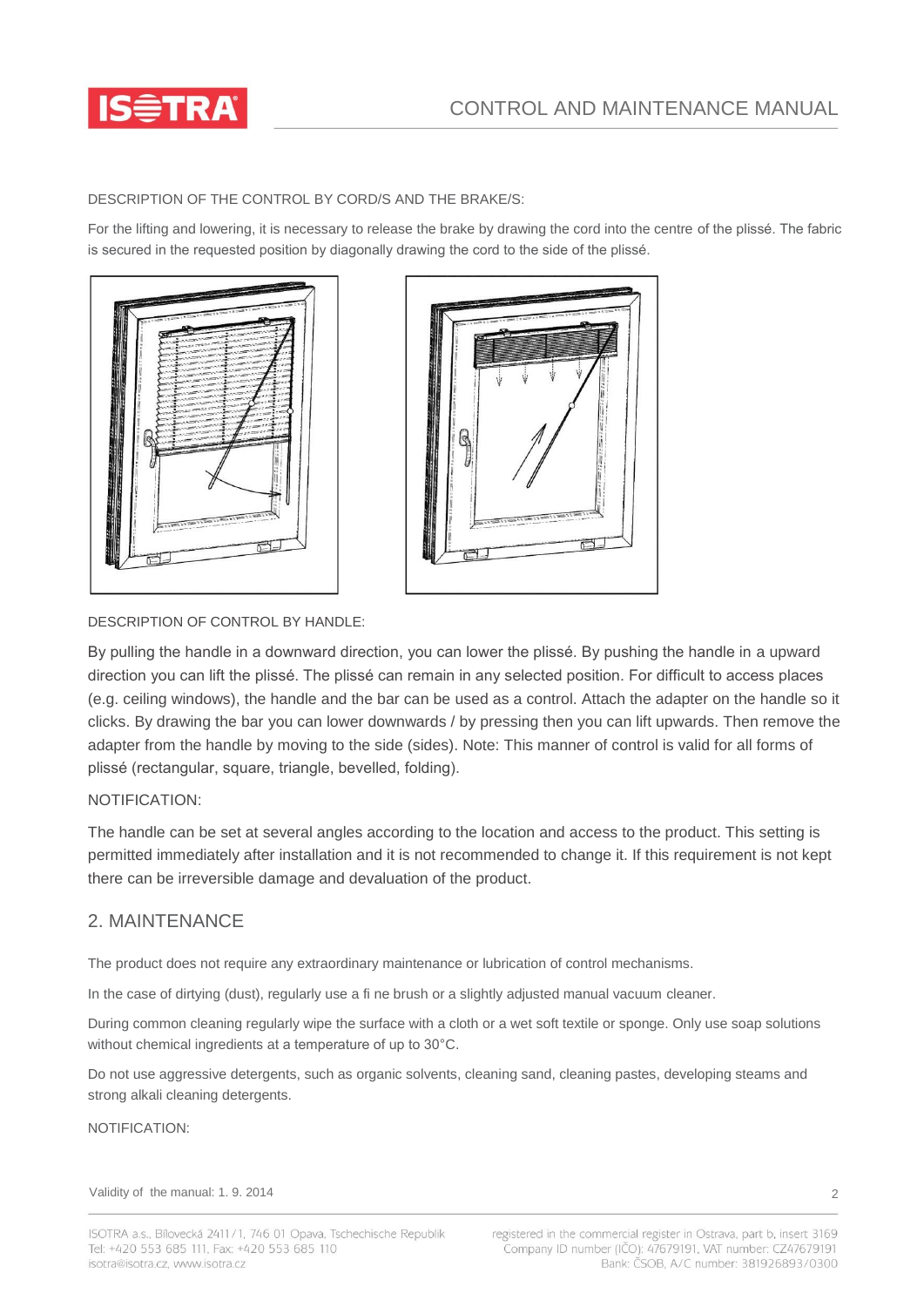

Ensure careful cleaning of textiles to prevent jamming or other damage.

Fabric with a steaming layer must not be cleaned with water – the layer can be damaged.

When cleaning windows, set the product into a position to prevent damage and any interference while cleaning.

Protect the product against dirtying during reconstruction and painting.

# 3. SAFETY INSTRUCTIONS



## **Important note**

Pursuant to the EN 13 120 standard, we hereby call your attention to possible hazards posed by the use of pull cords and chains!

Safety instructions / strangulation hazard:

- Young children have been strangled by loops in pull-cords, chains and tapes, and cords that operate the product.
- To avoid strangulation and entanglement, keep cords out of the reach of young children. Cords may become wrapped around a child's neck.
- Move beds, cots and furniture away from window covering cords.

Install the enclosed safety components to make sure cords do not twist and create a loop.

- Do not use force when handling the product if any obstacle prevents its motion.
- Do not attach any items to the product (particularly on the lamellas, control cords, nylon and draw bars).
- Prevent mechanical stress and damage to the product.
- For products controlled by cords, keep cords out of the reach of children to prevent entangling and jamming.
- Handle the product carefully, especially during cleaning.
- Always secure the cord to the two wheels after each use (valid for AO and BO types)!

## FOR PRODUCTS WITH MOTOR-DRIVEN DRIVES:

- To set the electric control of the product, follow the manual for this device that was delivered by the supplier.
- Do not allow children to play with the equipment. Keep the remote control out of the reach of children.
- Check the installation for damage to inlets.
- For the inspection or maintenance of electrical parts, the product must be disconnected in an appropriate manner from the electricity supply.

#### NOTIFICATION:

Electrical installation, assembly and maintenance must only be performed by fully-qualified persons who are authorized and capable of the stated actions.

In the case of a defect or mechanical damage to the product, prevent any further use.

#### NOTES:

If the product is not functional, contact the seller or the firm which assembled the product.

Validity of the manual: 1.9.2014 3